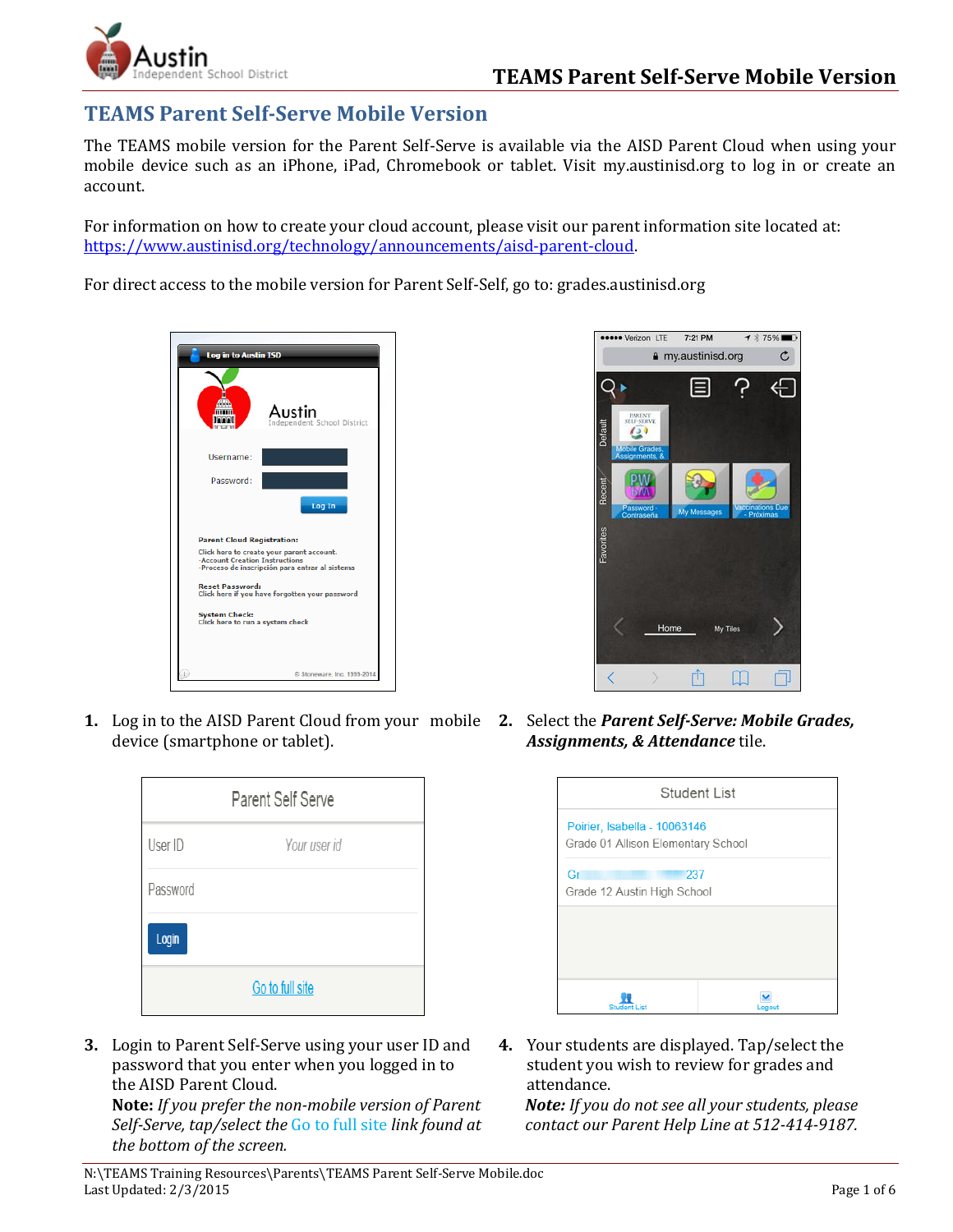

| - Student List       | Student                            |   |
|----------------------|------------------------------------|---|
| Gı<br>Grade 12       | Austin High School<br>Local ID: 37 |   |
| Attendance           |                                    | X |
| Report Cards         |                                    | Y |
| Campus Messages<br>X |                                    |   |
| Notifications        |                                    | X |
| Email Teacher        |                                    | Y |
|                      |                                    |   |
| <b>Student List</b>  | Logout                             |   |

Once a student is selected, the following options are available:

- **Attendance**
- **Report Card Grades** (access to grades by assignment)
- **Campus Messages**
- **Notifications**
- **Email Teacher**
- **Student List**
- **Logout**

*Tap/select* the option desired.

### **Attendance**

| Attendance<br>$-$ Student |                     |  |        |   |
|---------------------------|---------------------|--|--------|---|
|                           | 10-10-14 (Fri): ABS |  |        | X |
| 10-06-14 (Mon): ABS       |                     |  |        | X |
| 10-03-14 (Fri): ABS       |                     |  |        | Y |
|                           |                     |  |        |   |
|                           |                     |  |        |   |
|                           |                     |  |        |   |
|                           |                     |  |        |   |
|                           |                     |  |        |   |
|                           |                     |  |        |   |
| <b>Student List</b>       |                     |  | Logout |   |



Once the **Attendance** option has been selected, any absences recorded for the student are displayed in descending date order (most recent first). To view more details such as periods missed and reasons, tap/select the row of the date desired.

The **Attendance Detail** screen lists all periods missed with the course and reason for the absence.

If any tardy information exists, it will be displayed on this screen.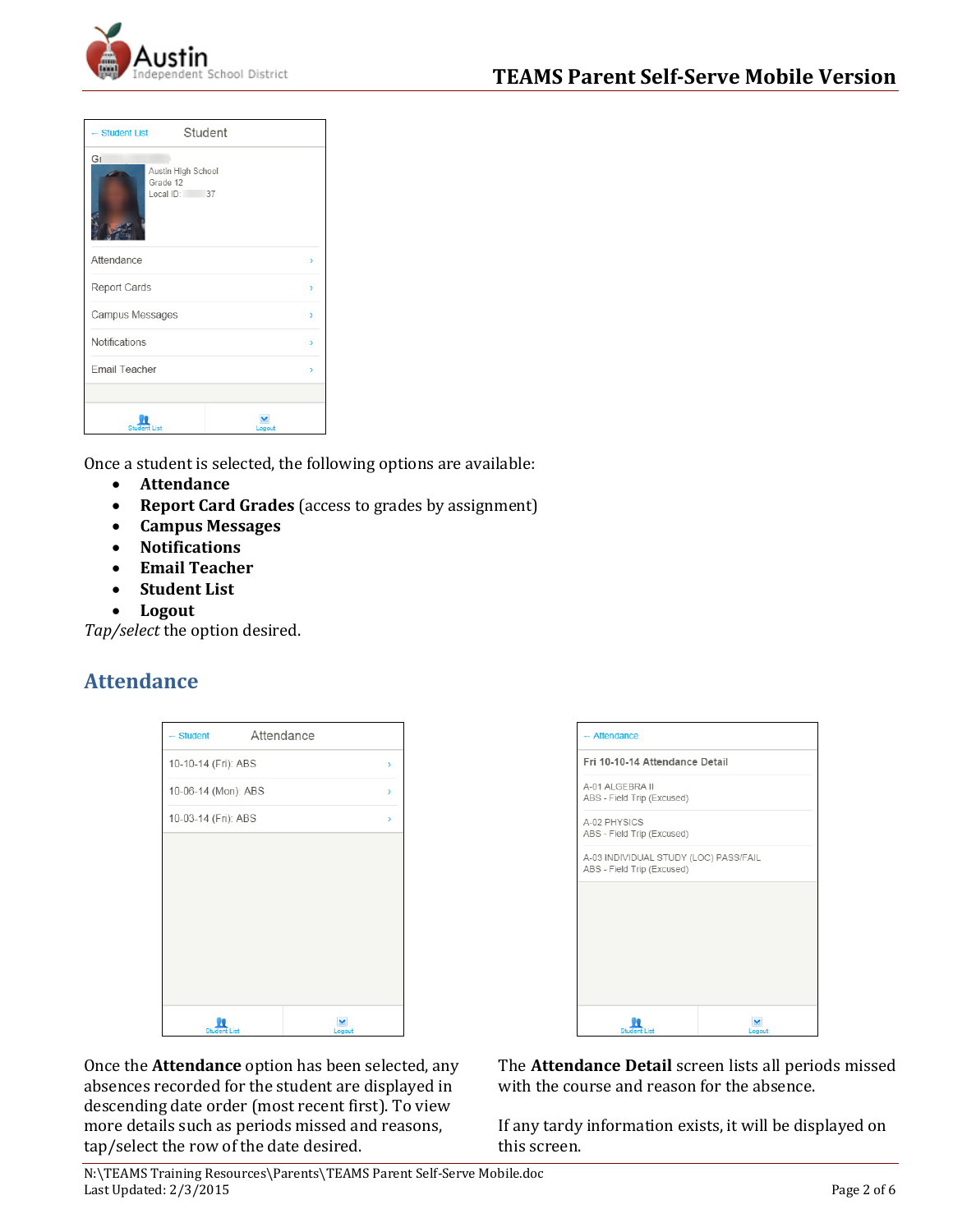

# **Grades**

|                                                              | 'NG' = No grades entered at this time. | Note: Grades displayed in red are current averages based upon<br>assignment grades entered to date. These are not final grades. |
|--------------------------------------------------------------|----------------------------------------|---------------------------------------------------------------------------------------------------------------------------------|
| Scheduled                                                    |                                        | 2Six                                                                                                                            |
| 3323.R000.Y/01 ALGEBRA II                                    | $-01.332$                              | 100                                                                                                                             |
| 4424 R000 Y/10 PHYSICS                                       | $-02159$                               | <b>NG</b>                                                                                                                       |
| 9355.F000.X/20 INDIVIDUAL STUDY (LOC) PASS/FAI<br>$C-0.3203$ |                                        |                                                                                                                                 |
| 9355.F000.X/19 INDIVIDUAL STUDY (LO 100<br>203               |                                        |                                                                                                                                 |
| Student List                                                 |                                        |                                                                                                                                 |

Once the **Report Card** option has been selected, all currently scheduled courses are displayed. The average displayed is the current 'in progress' average for the grading cycle occurring on the current date.

To view more details such as six/nine week averages or assignments, tap/select the course name (listed in **blue**).

| - Report Card   Report Card            |                                                                                                                                 |
|----------------------------------------|---------------------------------------------------------------------------------------------------------------------------------|
| <b>ALGEBRA II</b>                      |                                                                                                                                 |
| 'NG' = No grades entered at this time. | Note: Grades displayed in red are current averages based upon<br>assignment grades entered to date. These are not final grades. |
| $1$ Six - $81$                         | <b>Assignments</b>                                                                                                              |
| 2Six - 100                             | <b>Assignments</b>                                                                                                              |
| 3Six                                   | <b>Assignments</b>                                                                                                              |
| S <sub>1</sub> E <sub>x</sub>          |                                                                                                                                 |
| S <sub>1</sub> A <sub>v</sub>          |                                                                                                                                 |
| 4Six                                   | <b>Assignments</b>                                                                                                              |
| l ist                                  |                                                                                                                                 |

The **Course Grade Detail** lists all previously posted Six/Nine week grades (in grey), as well as, the current 'in progress' average (in red) for the course.

Tap/select the **Assignments** to view assignment details.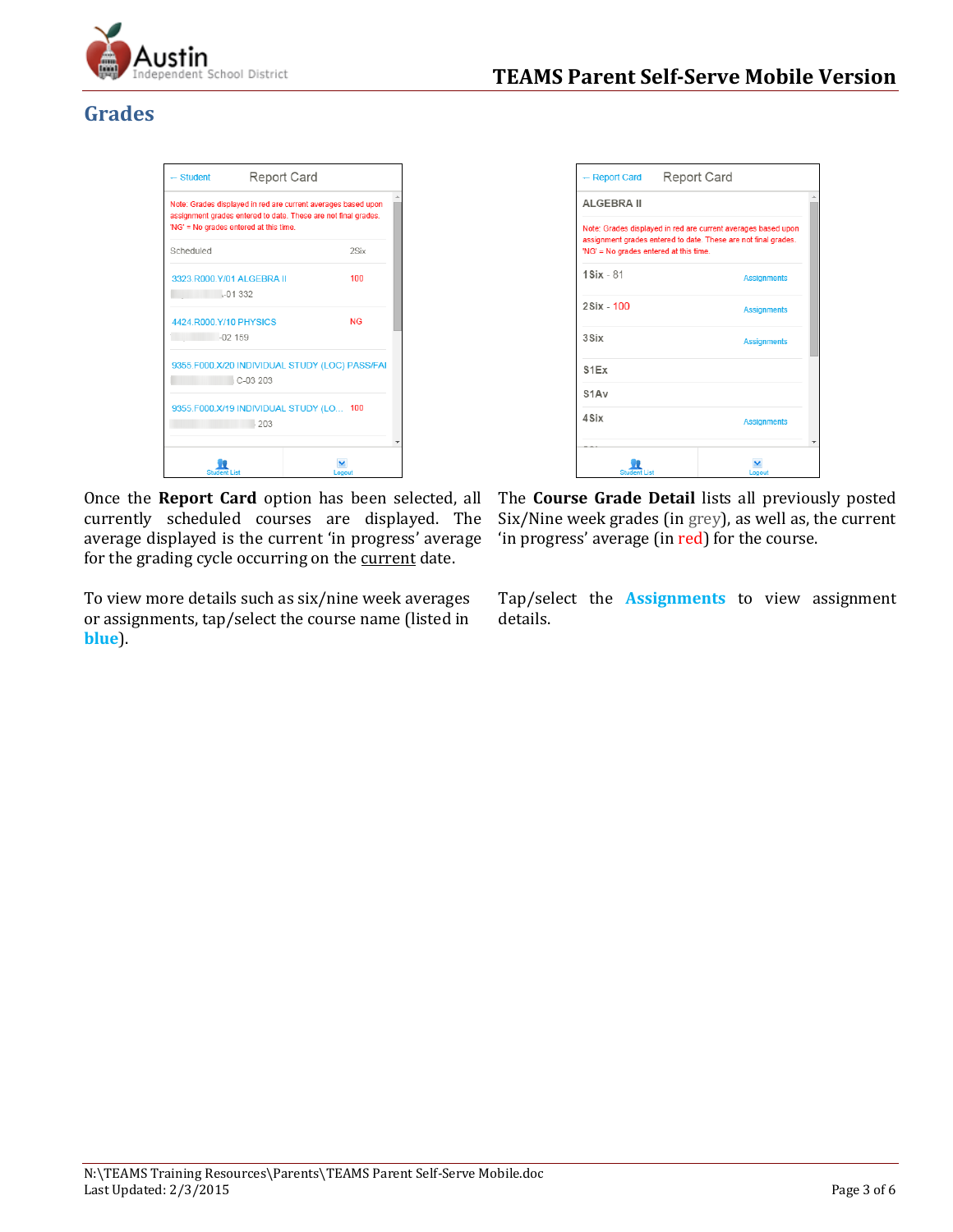

# **Assignments**

| - Report Card                                        |                |  |
|------------------------------------------------------|----------------|--|
| ALGEBRA II - 1Six - 81                               |                |  |
| Quiz<br>Average: 56<br>Weight: 10.0                  |                |  |
| Quiz 2 - 6 / 6                                       | <b>Details</b> |  |
| Quiz 1 - 1 / 2                                       | <b>Details</b> |  |
| Quiz 3 - 1 / 6                                       | <b>Details</b> |  |
| Daily Grade, Homework<br>Average: 99<br>Weight: 30.0 |                |  |
| 1.1 Pg 10 #1-25 ODD - 13 / 13<br><b>Details</b>      |                |  |
| <b>Student List</b>                                  | Logout         |  |

Once the **Assignments** option has been selected for a course section, all assignments for the grading cycle are displayed. Grades earned, grading scale, and the category average and weight are also displayed.

To review the assignment date and due date, tap/select the Details.

*Note: You may need to scroll to see all information.* 

| <b>Report Card</b>      | <b>Details</b>        | Close  |
|-------------------------|-----------------------|--------|
|                         |                       |        |
| Quiz 2                  |                       |        |
| Grade Value: 6          |                       |        |
| Max Value: 100          |                       |        |
| Grade Scale: 6          |                       |        |
| Assign Date: 09-16-2014 |                       |        |
|                         | Due Value: 09-16-2014 |        |
| Count: 1                |                       |        |
|                         |                       |        |
|                         |                       |        |
|                         |                       |        |
|                         |                       |        |
|                         |                       |        |
|                         |                       |        |
|                         |                       |        |
| Studer<br>List          |                       | Logout |

The **Assignment Detail** displays the posted grade earned, maximum value to be earned for the assignment, grading scale, and the number of times the assignment will be counted. It also lists the assignment assigned and due dates.

Tap/select Close to return to previous screen.

*Note: Currently, the mobile version of Parent Self-Serve does not display assignment notes and assignments. It is recommended that parents periodically visit the full Parent Self-Serve site to view assignment notes and assignments.*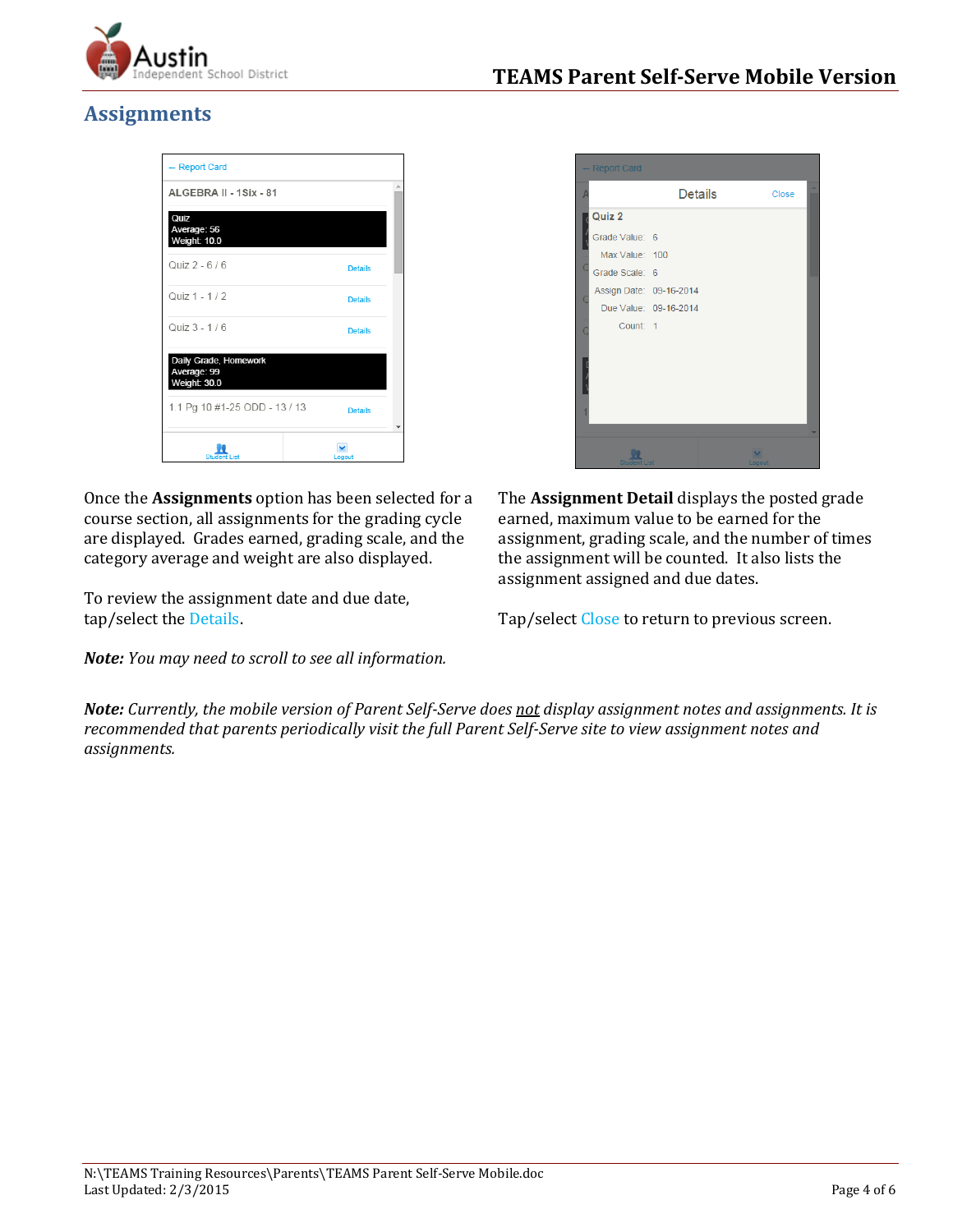

## **Campus Messages Notifications**

| - Student                 | Messages |
|---------------------------|----------|
| Austin High School        |          |
| No campus messages found. |          |
|                           |          |
|                           |          |
|                           |          |
|                           |          |
|                           |          |
|                           |          |
|                           |          |
|                           |          |
|                           |          |
| <b>Student List</b>       | Logout   |

The **Campus Message** option screen will display any campus messages that have been set to be communicated to the parent.

Tap/Select Student in the top left to return to the previous screen.

| $-$ Student                                                                                    | Notifications |
|------------------------------------------------------------------------------------------------|---------------|
| Attendance                                                                                     |               |
| <b>Unexcused Absences</b><br>$\circ$ Off<br>● First Occurrence Only<br><b>Every Occurrence</b> |               |
| Tardies<br>O Off<br>First Occurrence Only<br>Every Occurrence                                  |               |
| Daily Attendance Summary<br>$\circ$ Off $\circ$ On                                             |               |
| <b>Daily Assignment Grades</b>                                                                 |               |
| Missing<br>O Off O On                                                                          |               |
| Grade Value<br>Off © Below 70                                                                  |               |
| Grades                                                                                         |               |
| Current Grading Cycle Average<br>Off Below 70                                                  |               |
| Progress Grades<br>Off Below 70                                                                |               |
| Report Card Grades<br>Off © Below 70                                                           |               |
| <b>Save Changes</b>                                                                            |               |
| Student List                                                                                   | Logout        |

The **Notifications** option allows parents/guardians to set options on when they prefer to be notified via email for attendance and grades for their students.

*Note: The Notifications option applies to all students connected to the parent account and cannot currently be set on an individual student level.* 

*Attendance:* Select frequency desired by clicking the radio button.

*Grades:* Select type(s) of notification desired and 'Below' threshold preferred. Example: If you wish to be notified when the cycle average is below 80, change Below to '80' and tap/select the Below button.

*Note: To verify that the most updated phone number and email are listed for your account, your must tap/select the Go to full site link. You can update your contact information in the Edit Contact Info tab.*